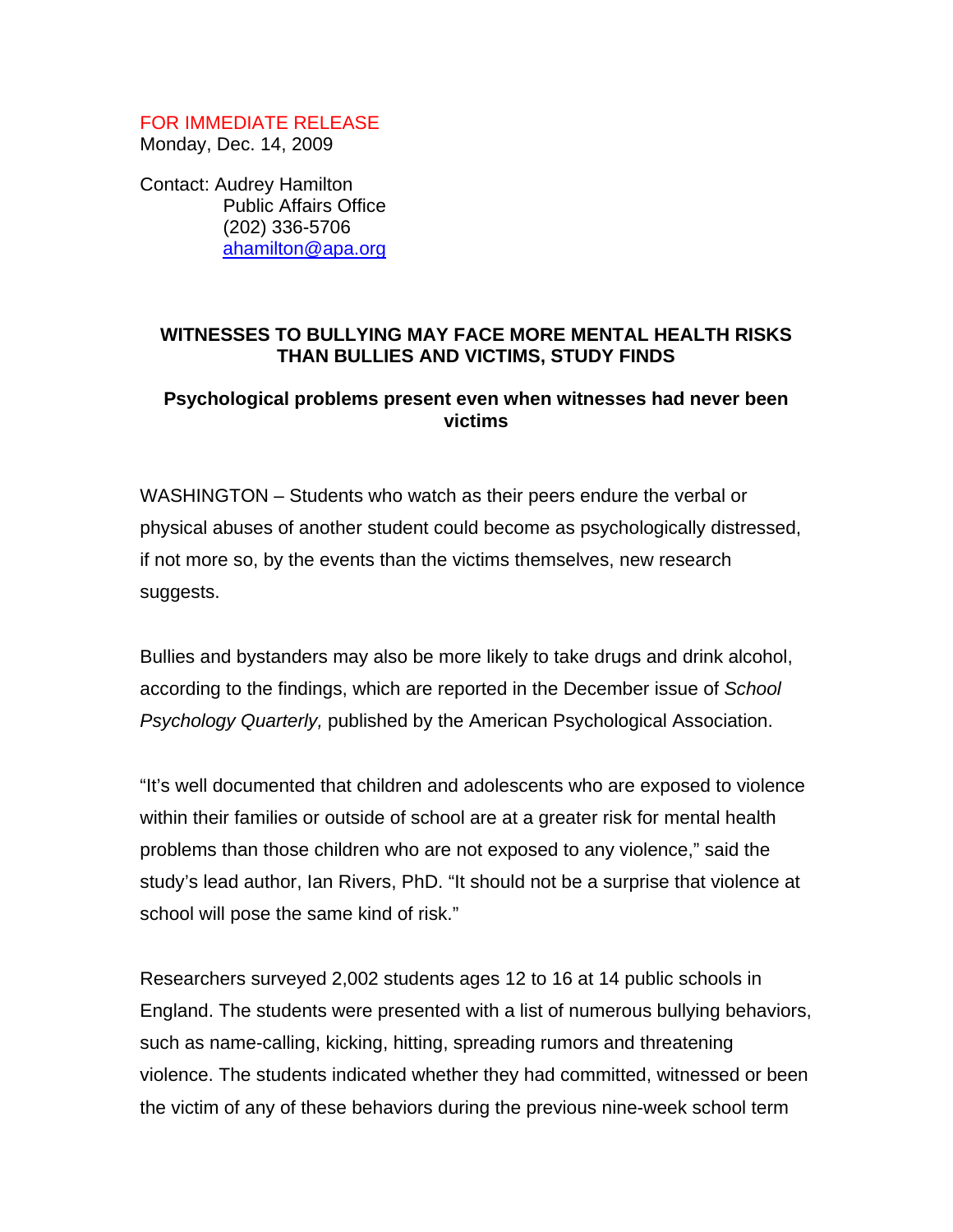and, if so, how often. The majority, 63 percent, said they witnessed peers being bullied. 34 percent of respondents said they had been victims and 20 percent said they had been perpetrators. Approximately 28 percent said they were completely uninvolved in any bullying episodes. Girls reported seeing bullying more than boys.

The students also answered whether they experienced certain symptoms of psychological distress, such as feelings of depression, anxiety, hostility and inferiority. They also were asked if they had ever tried or used cigarettes, alcohol and other drugs.

Students who witnessed acts of bullying were more likely to report greater psychological distress than those students who were bullies or victims, according to the results. This was the case even for students who had not been victims themselves, although being both a witness and a victim did also significantly predict mental health problems.

"It is possible that those students who had been victimized at different times may be experiencing it all over again psychologically," said Rivers. "Meanwhile, those who are witnesses may worry that they, too, will be the bully's target sometime in the future and that causes great distress and anxiety."

Previous research has shown that students who witness acts of bullying, but are not directly involved, feel guilty for not interceding on the victim's behalf, which may help explain the higher levels of mental distress.

Rivers, along with his co-author Paul Poteat, PhD, of Boston College, hope this study will encourage schools to be more aware of the possible impact simply witnessing acts of bullying can have upon the mental health of their students. "School psychologists can help students realize that they don't have to be a bystander. They can be a defender," added Rivers.